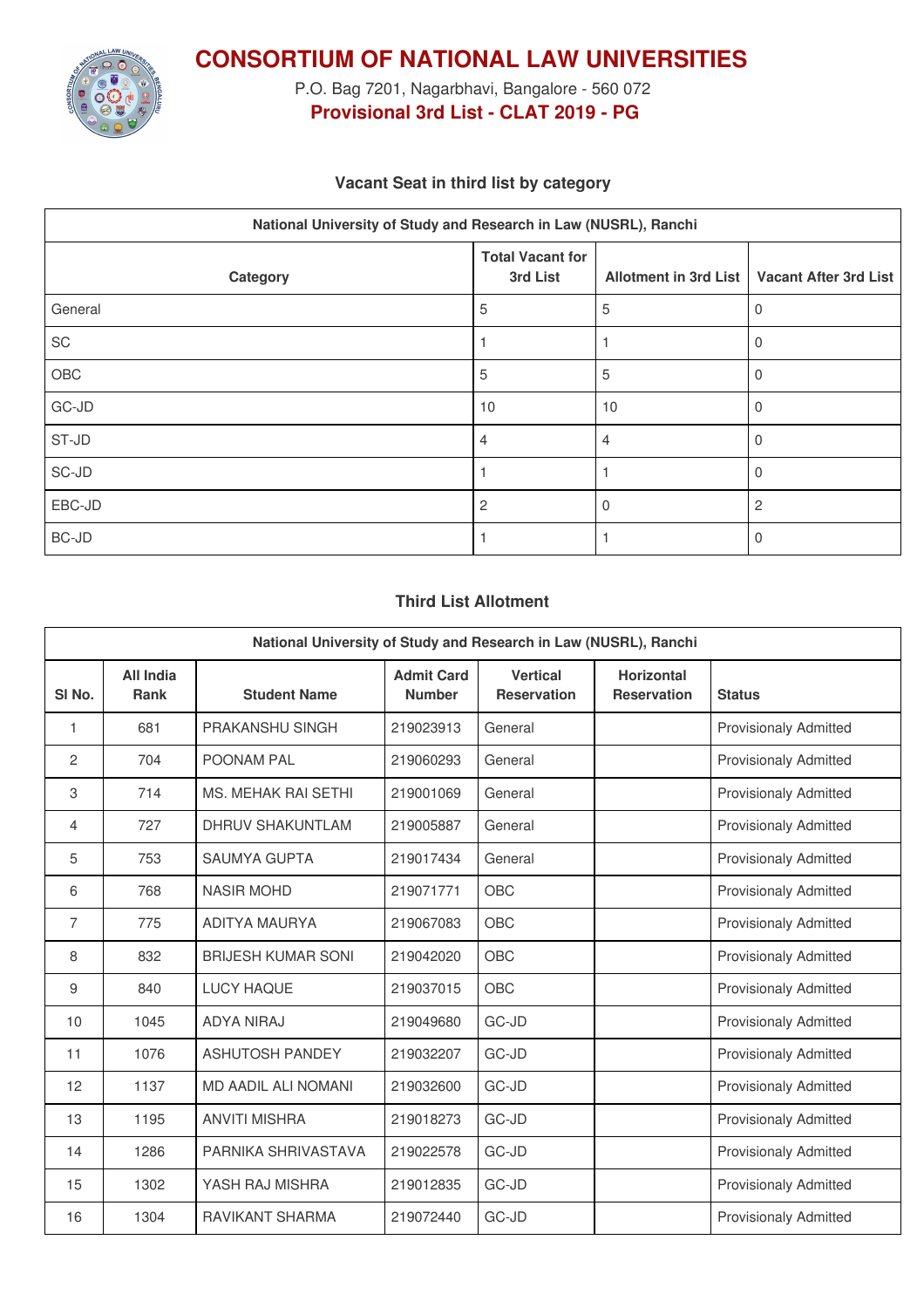| National University of Study and Research in Law (NUSRL), Ranchi |                                 |                        |                                    |                                       |                                         |                              |
|------------------------------------------------------------------|---------------------------------|------------------------|------------------------------------|---------------------------------------|-----------------------------------------|------------------------------|
| SI <sub>No.</sub>                                                | <b>All India</b><br><b>Rank</b> | <b>Student Name</b>    | <b>Admit Card</b><br><b>Number</b> | <b>Vertical</b><br><b>Reservation</b> | <b>Horizontal</b><br><b>Reservation</b> | <b>Status</b>                |
| 17                                                               | 1350                            | <b>RISHABH NIGAM</b>   | 219008898                          | GC-JD                                 |                                         | <b>Provisionaly Admitted</b> |
| 18                                                               | 1371                            | KAJAI VERMA            | 219072868                          | GC-JD                                 |                                         | <b>Provisionaly Admitted</b> |
| 19                                                               | 1388                            | <b>ANUPAMA MALLIK</b>  | 219046014                          | GC-JD                                 |                                         | <b>Provisionaly Admitted</b> |
| 20                                                               | 2835                            | <b>VIJAY BHIMRAU K</b> | 219005800                          | <b>SC</b>                             |                                         | <b>Provisionaly Admitted</b> |
| 21                                                               | 3017                            | <b>VIVEK KUMAR</b>     | 219065273                          | <b>BC-JD</b>                          |                                         | <b>Provisionaly Admitted</b> |
| 22                                                               | 3911                            | <b>PIYUSH ANAND</b>    | 219012768                          | SC-JD                                 |                                         | <b>Provisionaly Admitted</b> |
| 23                                                               | 4491                            | SUGANDHA KHALKHO       | 219009785                          | ST-JD                                 |                                         | <b>Provisionaly Admitted</b> |
| 24                                                               | 4547                            | APURWA DIXA KUJUR      | 219070473                          | ST-JD                                 |                                         | <b>Provisionaly Admitted</b> |
| 25                                                               | 4637                            | <b>SUNARAM SOREN</b>   | 219074713                          | ST-JD                                 |                                         | <b>Provisionaly Admitted</b> |
| 26                                                               | 4835                            | ANJU RUCHIKA EKKA      | 219061082                          | ST-JD                                 |                                         | <b>Provisionaly Admitted</b> |
| 27                                                               | 5866                            | <b>RAJU KUMAR</b>      | 219076819                          | <b>OBC</b>                            | PWD <sup>*</sup>                        | <b>Provisionaly Admitted</b> |

### **First and Second List Seat Allotted**

#### **Status of provisionally admitted students in the second list - PG**

| National University of Study and Research in Law (NUSRL), Ranchi |                                 |                                 |                                    |                                       |                                         |                              |
|------------------------------------------------------------------|---------------------------------|---------------------------------|------------------------------------|---------------------------------------|-----------------------------------------|------------------------------|
| SI <sub>No.</sub>                                                | <b>All India</b><br><b>Rank</b> | <b>Student Name</b>             | <b>Admit Card</b><br><b>Number</b> | <b>Vertical</b><br><b>Reservation</b> | <b>Horizontal</b><br><b>Reservation</b> | <b>Provisionaly Admitted</b> |
| 1                                                                | 233                             | <b>SATYAM</b>                   | 219046707                          | General                               |                                         | Second List                  |
| $\mathbf{2}$                                                     | 454                             | ARPITA NARAYAN                  | 219067171                          | General                               |                                         | <b>First List</b>            |
| 3                                                                | 486                             | <b>RITIKA RITU</b>              | 219050665                          | General                               |                                         | <b>First List</b>            |
| 4                                                                | 656                             | <b>APRAJITA ROY</b>             | 219039968                          | General**                             |                                         | Second List                  |
| 5                                                                | 755                             | <b>TANISHA RANJAN</b>           | 219036173                          | General**                             |                                         | Second List                  |
| 6                                                                | 825                             | <b>SHIVANGI PRIYA</b>           | 219017362                          | OBC**                                 |                                         | <b>First List</b>            |
| $\overline{7}$                                                   | 1496                            | ANSHUMAN CHAUDHARY              | 219053633                          | <b>BC-JD</b>                          |                                         | Second List                  |
| 8                                                                | 2382                            | <b>MAUSAM KUMAR</b>             | 219012614                          | $SC**$                                |                                         | <b>First List</b>            |
| 9                                                                | 3474                            | KULSHRESHT GARG                 | 219012165                          | SC-JD                                 |                                         | Second List                  |
| 10                                                               | 3768                            | VASUNDHARA JOHN<br><b>TOPPO</b> | 219045784                          | <b>ST</b>                             |                                         | <b>First List</b>            |
| 11                                                               | 4271                            | ABHA SAWAIYAN                   | 219004019                          | $ST**$                                |                                         | Second List                  |

*Note : \* indicates that the seat is allotted based on that horizontal reservation*

*\*\* indicates that the vertical reservation category is changed in third list*

**Vertical**

General - General

ST - Scheduled Tribe

SC - Scheduled Caste

OBC - Other Backward Class